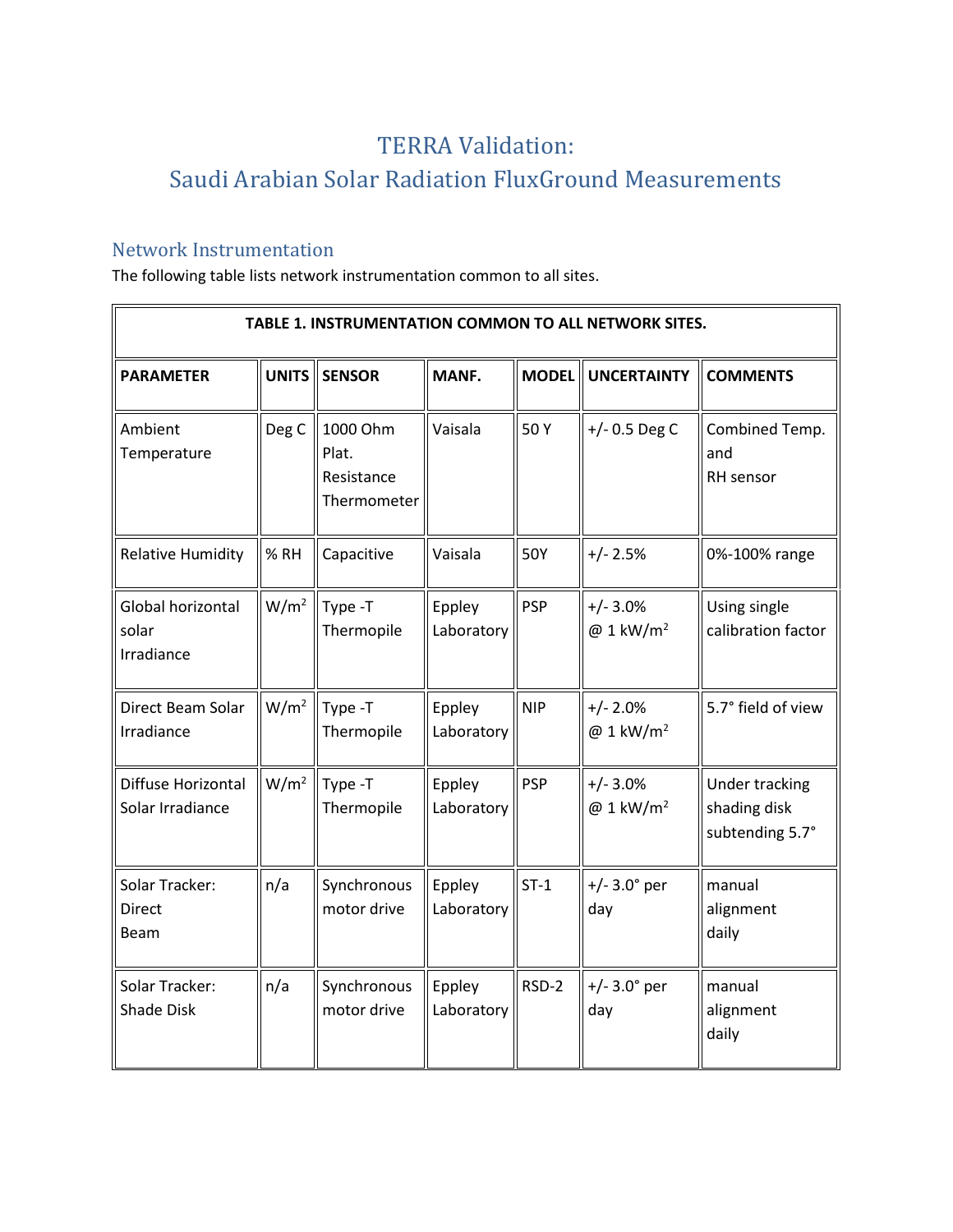| Data Logger | volts | Analog to  | Campbell    | $CR-10$ | $\parallel$ 0.2% Full Scale $\parallel$ Full scale: 25 mV |
|-------------|-------|------------|-------------|---------|-----------------------------------------------------------|
|             |       | digital    | Scientific, |         | Resolution 3.33                                           |
|             |       | sample and | Inc.        |         | mV                                                        |
|             |       | hold       |             |         | Time $+/- 4$ ms                                           |
|             |       |            |             |         | noise<0.8 uV                                              |
|             |       |            |             |         | <b>RMS</b>                                                |
|             |       |            |             |         |                                                           |

All but Solar Village instrumentation is mounted on 0.5 m tall instrumentation platform at station ground level. At sandy soil sites, platform mounted on concrete pads. Solar Village Installation on 0.5 m tall instrumentation platform at 10 m above ground on building rooftop. Site layout to be incorporated into metadata.

Sample rate: 10 seconds (0.1 Hz) Data rate: 5 minute (0.0033 Hz) Clock accuracy +/- 2.0 Sec/ Day (set nightly with respect to national time standards)

## Additional Instrumentation

The Solar Village station is instrumented with addition sensors designed to operate in conformance with WMO/WCRP BSRN specifications. BSRN instrumentation deployed at the Solar Village is described in table 2.

| <b>TABLE 2. SOLAR VILLAGE BSRN RADIOMETRIC INSTRUMENTATION</b> |                  |                                                                                                  |                      |                                             |                    |                                                                                                                                                            |  |
|----------------------------------------------------------------|------------------|--------------------------------------------------------------------------------------------------|----------------------|---------------------------------------------|--------------------|------------------------------------------------------------------------------------------------------------------------------------------------------------|--|
| <b>PARAMETER</b>                                               | <b>UNITS</b>     | <b>SENSOR</b>                                                                                    | MANF.                | <b>MODEL</b>                                | <b>UNCERTAINTY</b> | <b>COMMENTS</b>                                                                                                                                            |  |
| Direct Beam<br>Absolute<br>Cavity<br>Pyrheliomete<br>r         | W/m <sup>2</sup> | Wire<br>wound<br>Type T<br>Cu-Ct<br>Thermopil<br>e<br>solid silver<br>inverted<br>cone<br>cavity | Eppley<br>Laboratory | AHF<br>Auto-<br>matic<br>Hickey-<br>Frieden | $+/- 0.45%$        | @1kW/m <sup>2</sup><br>Corning 7940 fused<br>silica window<br>correction factor<br>additional 0.8%<br>uncertainty.<br><b>Tracking</b><br>by BRUSAG tracker |  |
| Downwelling<br>longwave<br>(sky                                | W/m <sup>2</sup> | Pyrgeomet<br>er<br>Type T                                                                        | Eppley<br>Laboratory | PIR                                         | $+/- 10 W/m2$      | Silicon dome with<br>thin<br>film interference                                                                                                             |  |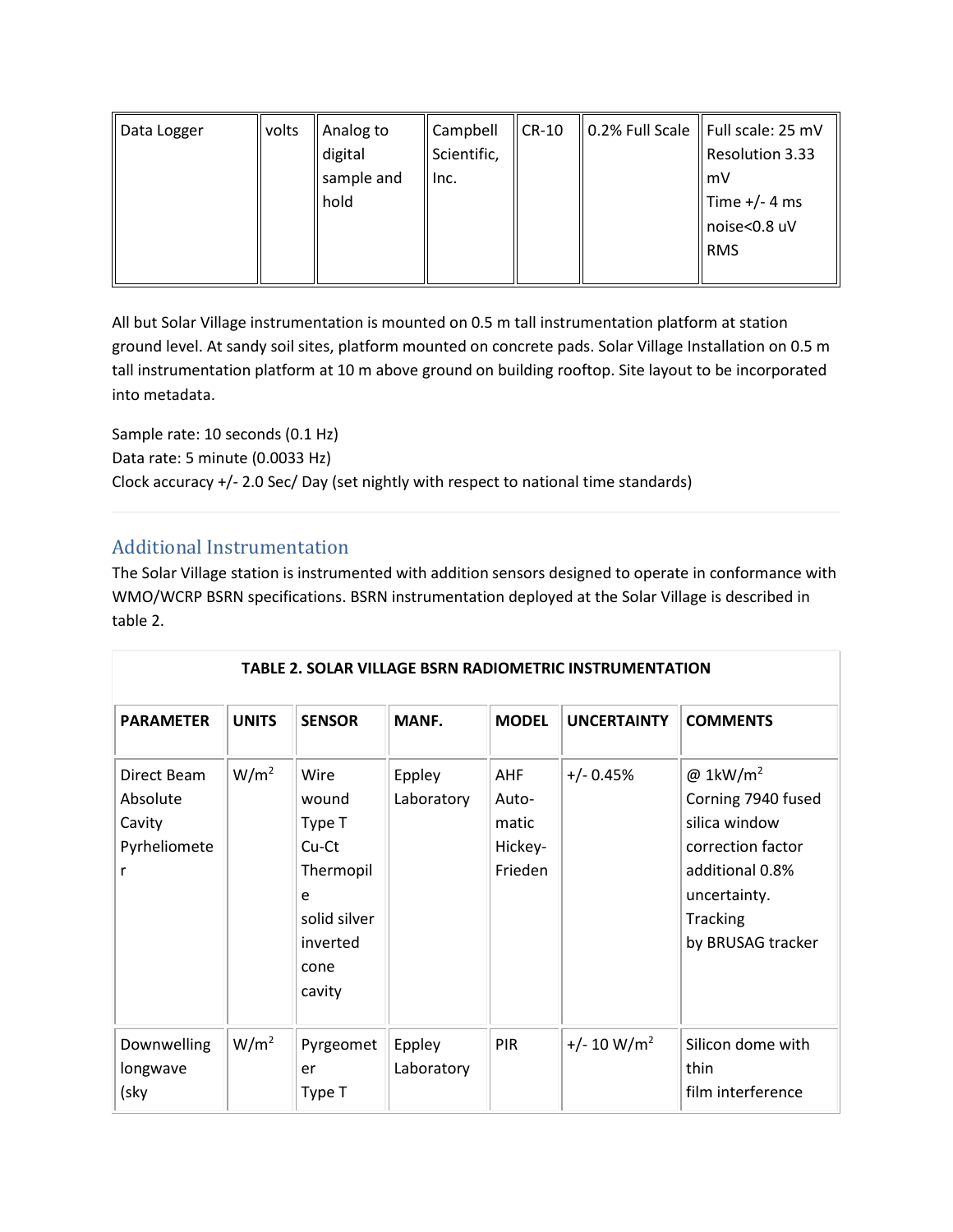| irradiance)<br>under<br><b>Shading Disk</b>                                                                  |                  | Thermopil<br>es                              |                      |              |                                      | filter<br>passing longwave<br>(wavelength >8<br>micron) infrared<br>Shade disk mounted<br>on BRUSAG tracker                                                                     |
|--------------------------------------------------------------------------------------------------------------|------------------|----------------------------------------------|----------------------|--------------|--------------------------------------|---------------------------------------------------------------------------------------------------------------------------------------------------------------------------------|
| Upwelling<br>Longwave<br>(ground<br>emission)                                                                | W/m <sup>2</sup> | Pyrgeomet<br>er<br>Type T<br>Thermopil<br>es | Eppley<br>Laboratory | PIR          | $+/- 10 W/m2$                        | As above, mounted<br>at<br>100 ft (33 m) level at<br>3<br>ft $(1 \text{ m})$ from 1 ft<br>(0.3)<br>m) diameter tower;<br>body shaded from<br>direct sun,<br>downward<br>looking |
| Upwelling<br>shortwave<br>radiation                                                                          | W/m <sup>2</sup> | Type T<br>Thermopil<br>es                    | Eppley<br>Laboratory | <b>PSP</b>   | $+/- 3.0%$<br>$@1$ kW/m <sup>2</sup> | 100 ft (33 m) level at<br>3<br>ft $(1 \text{ m})$ from 1 ft<br>(0.3)<br>m) diameter tower;<br>body shaded from<br>direct sun,<br>downward<br>looking                            |
| Solar Tracker:<br>Cavity<br>radiometer<br><b>Direct</b><br>Beam and<br>downwelling<br>longwave<br>shade disk | n/a              | Stepping<br>motor<br>drive                   | <b>BRUSAG</b>        | <b>INTRA</b> | $+/- 0.2°$ per<br>day                | autonomous, self<br>correcting based on<br>quad Silicon solar<br>sensor input on<br>clear<br>days                                                                               |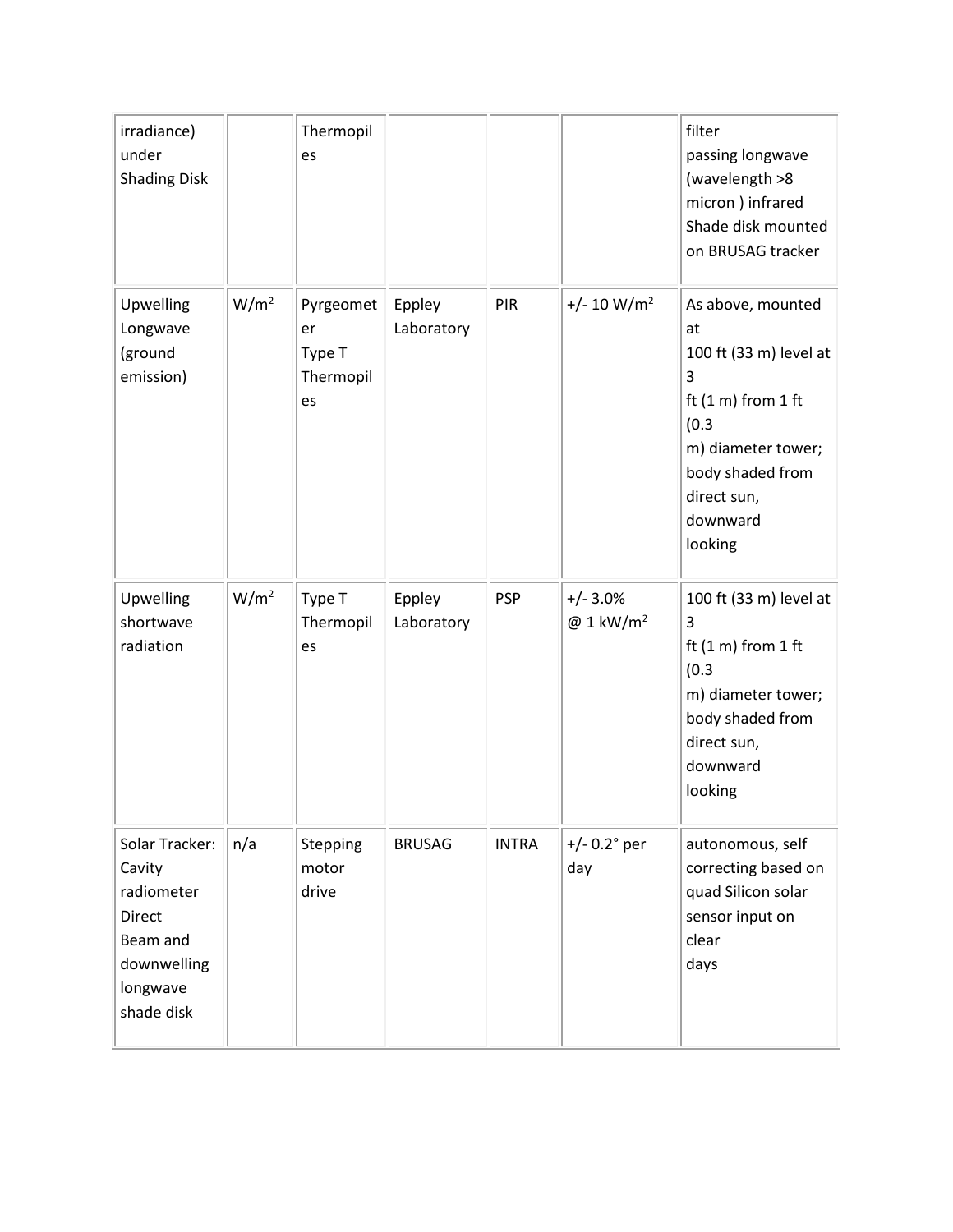| Aerosol<br><b>Optical Depth</b>            | n/a | filtered<br>silicon<br>cell<br>sunphoto-<br>$meter(*)$                                          | <b>CIMEL</b><br>Electroniqu<br>e                | CE-318      | $+/- 0.01$ OD | Wavelengths at 340,<br>380,440,500,670,87<br>0,<br>1020 nm.<br>Autonomous<br>collection at 0.5 air<br>mass intervals. Real<br>time collection via<br><b>METEOSAT at NASA</b><br>Langley |
|--------------------------------------------|-----|-------------------------------------------------------------------------------------------------|-------------------------------------------------|-------------|---------------|-----------------------------------------------------------------------------------------------------------------------------------------------------------------------------------------|
| <b>Total Column</b><br>Water<br>Vapor      | cm  | as above                                                                                        | as above                                        | as<br>above | $+/- 10%$     | Range 0.1-5 cm<br>(1 mm to 50 mm)                                                                                                                                                       |
| Cloud<br>Properties<br>(height,<br>layers) | km  | Nd:YF<br>diode<br>laser<br>source &<br>EGG<br>SPCM-<br>AQ-121<br>avalanche<br>diode<br>detector | Science and<br>Engineering<br>Services,<br>Inc. | $MPL(**$    | $+/- 0.3$ km  | 523 nm Wavelength,<br>18 bins up to 60 km<br>300 m resolution.<br>Layer and boundary<br>information from<br>backscatter analysis                                                        |

(\*) Deployed by 24 Feb 1999 (\*\*) deployment to be determined with respect to availability of instrumentation and logistics with Saudi participants.

BSRN radiometric fluxes recorded at 2 second (0.5 Hz) sample interval with 1 minute (0.0167 Hz) averages reported.

The Solar Village site serves as the Central Calibration Facility and Network Operations Center for the Saudi Arabian Solar Network. Calibration instrumentation deployed at the site is listed in the following table: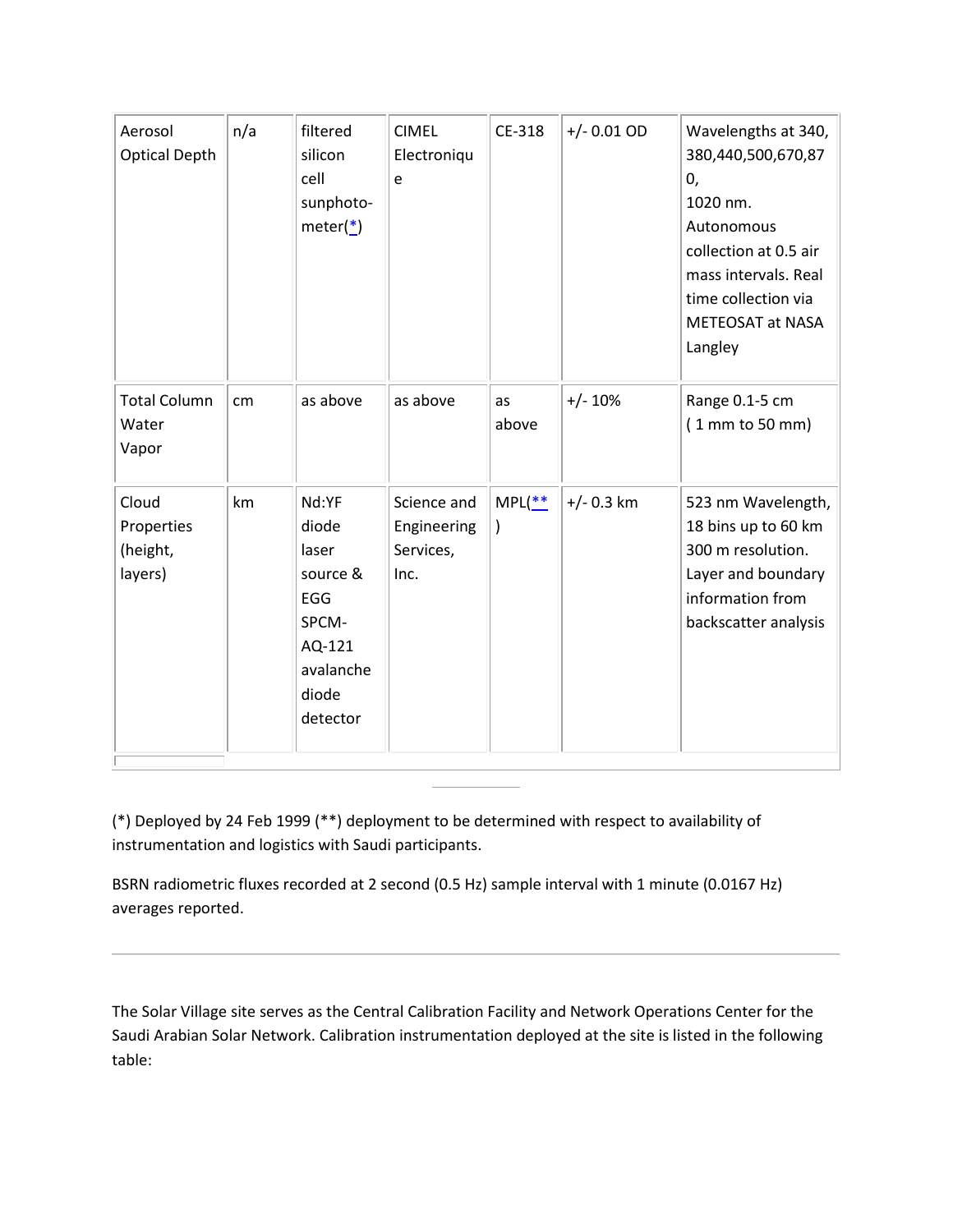| TABLE 3. SOLAR VILLAGE RADIOMETRIC CALIBRATION INSTRUMENTATION                                     |                  |                                                                                              |                      |                                               |                                     |                                                                                                                                                                                |  |
|----------------------------------------------------------------------------------------------------|------------------|----------------------------------------------------------------------------------------------|----------------------|-----------------------------------------------|-------------------------------------|--------------------------------------------------------------------------------------------------------------------------------------------------------------------------------|--|
| <b>PARAMETER</b>                                                                                   | <b>UNITS</b>     | <b>SENSOR</b>                                                                                | MANF.                | <b>MODEL</b>                                  | <b>UNCERTAINTY</b>                  | <b>COMMENTS</b>                                                                                                                                                                |  |
| <b>WRR Direct Beam</b><br>Calibration<br>Reference                                                 | W/m <sup>2</sup> | Wire wound<br>Type T Cu-Ct<br>Thermopile<br>on solid<br>silver<br>inverted<br>cone<br>cavity | Eppley<br>Laboratory | AHF<br>(Auto-<br>matic<br>Hickey-<br>Frieden) | $+/- 0.45%$                         | @1kW/m <sup>2</sup><br>Corning 7940<br>fused<br>silica window<br>correction factor<br>additional 0.8%<br>uncertainty.<br>Participated in<br><b>WMO</b><br>WRR IPC VIII<br>1995 |  |
| <b>TWO Shading Disk</b><br><b>Diffuse</b><br>Pyranometers                                          | W/m <sup>2</sup> | Type T<br>Thermopiles                                                                        | Eppley<br>Laboratory | <b>PSP</b>                                    | $+/- 3.0%$<br>@ 1 kW/m <sup>2</sup> | Average of two<br>tracking shading<br>diffuse readings<br>used<br>for diffuse<br>reference                                                                                     |  |
| Atmospheric<br>Stability<br><b>Monitors</b>                                                        | W/m <sup>2</sup> | Silicon cell<br>pyranometer                                                                  | Li-Cor,<br>Inc.      | SB-200                                        | n/a                                 | Monitor global<br>sky<br>stability, flag all<br>data<br>where variation<br>over<br>last 3 data pts<br>exceeds 1%                                                               |  |
| Solar Tracker:<br>Cavity<br>radiometer Direct<br>Beam and<br>downwelling<br>longwave<br>shade disk | n/a              | Stepping<br>motor drive                                                                      | <b>BRUSAG</b>        | INTRA-1                                       | $+/- 0.2°$ per<br>day               | autonomous,<br>self<br>correcting based<br>on<br>quad Silicon<br>solar<br>sensor input on                                                                                      |  |